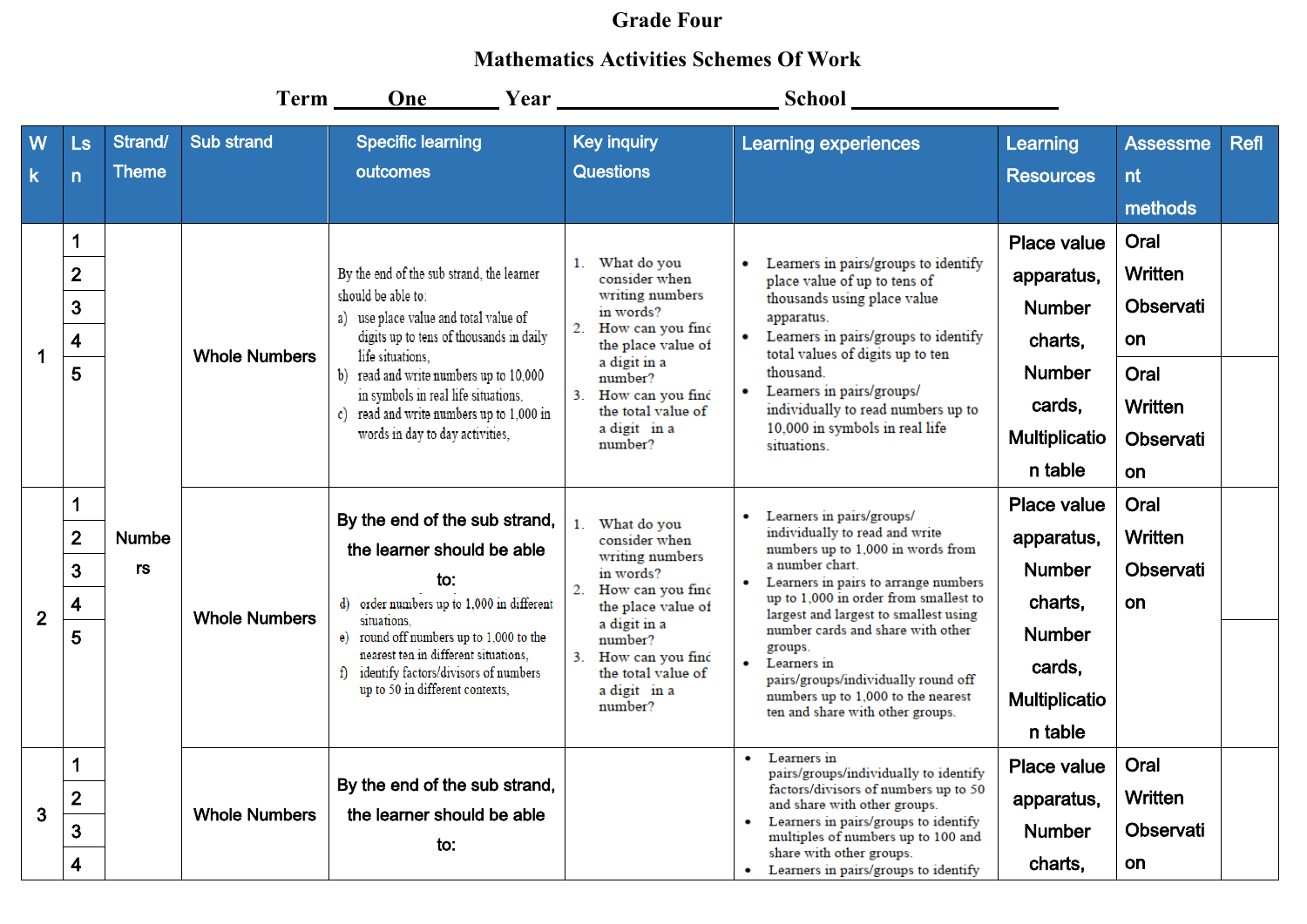|   | 5                        |                      | identify multiples of numbers up to<br>g)<br>100 in different situations,<br>use even and odd numbers up to 100<br>h)<br>in different situations.<br>i) represent Hindu Arabic numerals<br>using Roman numerals up to 'X' in<br>different situations.                                                                  |                                                                                                      | What do you<br>consider when<br>writing numbers<br>in words?<br>2. How can you find<br>the place value of                                                                                   |                                           | even and odd numbers up to 100<br>and share with other groups.                                                                                                                                        | <b>Number</b><br>cards,<br><b>Multiplicatio</b> | Oral<br>Written<br>Observati       |  |
|---|--------------------------|----------------------|------------------------------------------------------------------------------------------------------------------------------------------------------------------------------------------------------------------------------------------------------------------------------------------------------------------------|------------------------------------------------------------------------------------------------------|---------------------------------------------------------------------------------------------------------------------------------------------------------------------------------------------|-------------------------------------------|-------------------------------------------------------------------------------------------------------------------------------------------------------------------------------------------------------|-------------------------------------------------|------------------------------------|--|
|   |                          |                      |                                                                                                                                                                                                                                                                                                                        |                                                                                                      | a digit in a<br>number?<br>3. How can you find<br>the total value of<br>a digit in a<br>number?                                                                                             |                                           |                                                                                                                                                                                                       | n table                                         | on                                 |  |
|   | 1                        |                      | By the end of the sub strand,                                                                                                                                                                                                                                                                                          |                                                                                                      | 1. What do you<br>consider when                                                                                                                                                             |                                           | Learners in pairs/groups to represent                                                                                                                                                                 | Place value<br>apparatus,                       | Oral<br>Written<br>Observati       |  |
| 4 | $\overline{2}$<br>3<br>4 | <b>Whole Numbers</b> | the learner should be able<br>to:<br>make patterns involving even and odd<br>numbers in day to day life                                                                                                                                                                                                                | writing numbers<br>in words?<br>2. How can you find<br>the place value of<br>a digit in a<br>number? | Hindu Arabic numerals using<br>Roman numerals up to 'X' using<br>number charts.<br>Learners in pairs/groups to make<br>۰<br>patterns involving even and odd<br>numbers and share with other | <b>Number</b><br>charts,<br><b>Number</b> | on                                                                                                                                                                                                    |                                                 |                                    |  |
|   | 5                        |                      | experiences,<br>use IT devices for learning and<br>k)<br>leisure,<br>appreciate use of numbers in real life<br>$\bf{I}$<br>situations.                                                                                                                                                                                 |                                                                                                      | 3. How can you find<br>the total value of<br>a digit in a<br>number?                                                                                                                        | ۰                                         | groups.<br>Learners in pairs/groups to visit<br>mathematical sites in IT devices and<br>play digital games.                                                                                           | cards,<br><b>Multiplicatio</b><br>n table       | Oral<br>Written<br>Observati       |  |
|   |                          |                      |                                                                                                                                                                                                                                                                                                                        |                                                                                                      |                                                                                                                                                                                             |                                           |                                                                                                                                                                                                       |                                                 | on                                 |  |
|   |                          |                      | By the end of the sub strand, the learner<br>should be able to:                                                                                                                                                                                                                                                        |                                                                                                      | 1. When do you use<br>addition in real<br>life?                                                                                                                                             |                                           | Learners in pairs/groups to add up to<br>two 4-digit numbers with single                                                                                                                              | <b>Place value</b><br>charts,<br>abacus         | Oral<br>Written<br>Observati<br>on |  |
| 5 | $\mathbf{2}$             | <b>Addition</b>      | a) add up to two 4-digit numbers with<br>single regrouping up to a sum of<br>10,000 in different situations,<br>b) add up to two 4-digit numbers with<br>double regrouping up to a sum of<br>10,000 in real life situations,<br>c) estimate sum by rounding off numbers<br>to the nearest ten in different situations, | 2.<br>3.                                                                                             | What do you<br>consider when<br>estimating answers<br>in addition?<br>How do you form<br>number patterns in<br>addition?                                                                    | $\bullet$                                 | regrouping up to a sum of 10,000 in<br>different situations.<br>Learners in pairs/groups add up to<br>two 4-digit numbers with double<br>regrouping up to a sum of 10,000 in<br>real life situations. | Place value<br>charts,<br>abacus                | Oral<br>Written<br>Observati<br>on |  |
|   | 3                        |                      |                                                                                                                                                                                                                                                                                                                        |                                                                                                      |                                                                                                                                                                                             |                                           |                                                                                                                                                                                                       | Place value<br>charts,<br>abacus                | Oral<br>Written                    |  |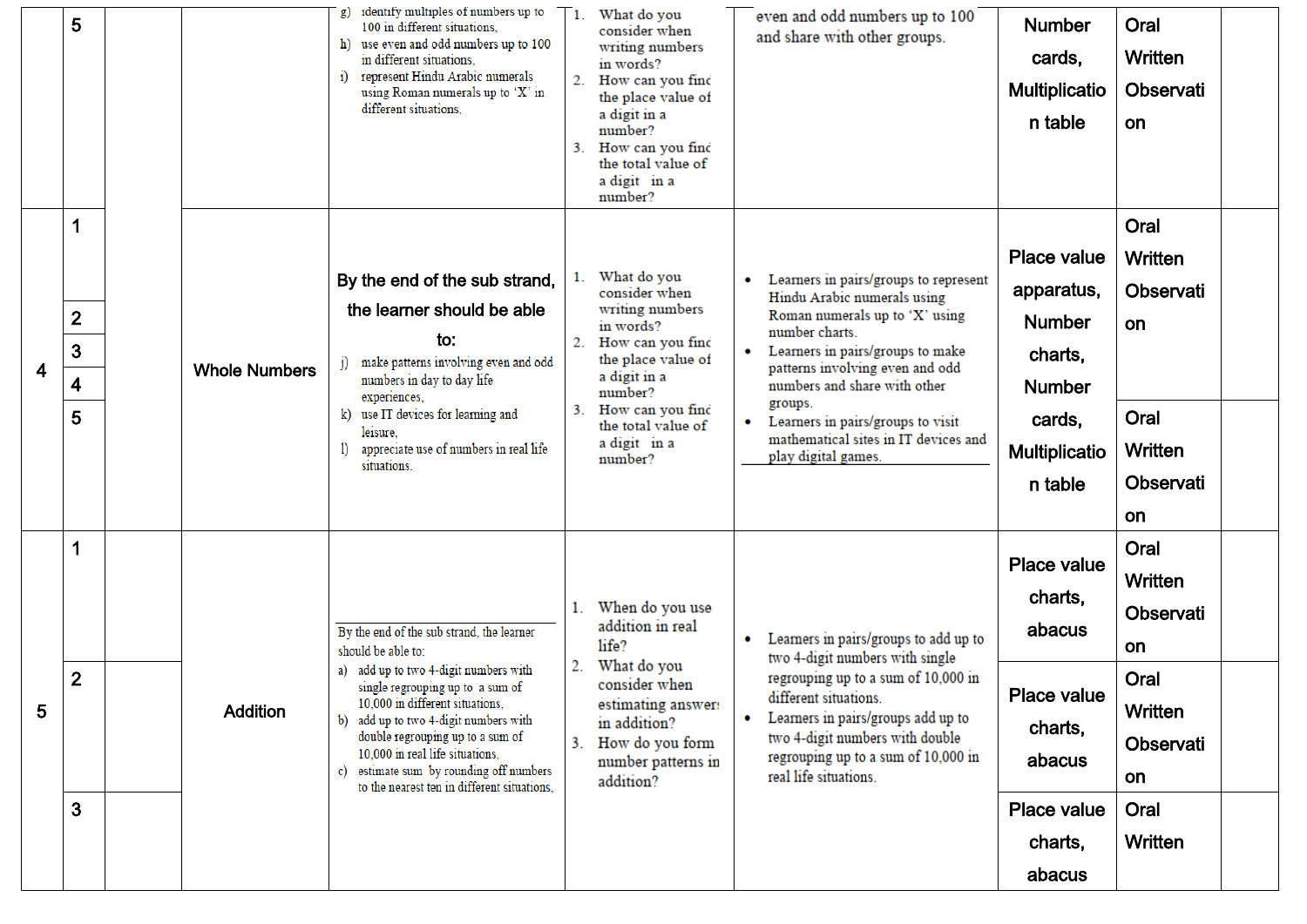|   |                         |  |                 |                                                                                                                                                                                                                                                                                                                                                                                              |                                                                                                                                                                                                           |                                                                                                    |                |                                                                                                                                                                                                                                                                                   |                                                                                                                                                                                                                              | Observati                                 |                                           |  |
|---|-------------------------|--|-----------------|----------------------------------------------------------------------------------------------------------------------------------------------------------------------------------------------------------------------------------------------------------------------------------------------------------------------------------------------------------------------------------------------|-----------------------------------------------------------------------------------------------------------------------------------------------------------------------------------------------------------|----------------------------------------------------------------------------------------------------|----------------|-----------------------------------------------------------------------------------------------------------------------------------------------------------------------------------------------------------------------------------------------------------------------------------|------------------------------------------------------------------------------------------------------------------------------------------------------------------------------------------------------------------------------|-------------------------------------------|-------------------------------------------|--|
|   |                         |  |                 |                                                                                                                                                                                                                                                                                                                                                                                              |                                                                                                                                                                                                           |                                                                                                    |                |                                                                                                                                                                                                                                                                                   |                                                                                                                                                                                                                              | on                                        |                                           |  |
|   | $\overline{\mathbf{4}}$ |  |                 |                                                                                                                                                                                                                                                                                                                                                                                              | 1.<br>2.                                                                                                                                                                                                  | When do you use<br>addition in real<br>life?<br>What do you<br>consider when<br>estimating answer: |                |                                                                                                                                                                                                                                                                                   | Place value<br>charts,<br>abacus                                                                                                                                                                                             | Oral<br>Written<br>Observati<br>on        |                                           |  |
|   | 5                       |  |                 | By the end of the sub strand, the learner<br>should be able to:<br>a) add up to two 4-digit numbers with<br>single regrouping up to a sum of<br>10,000 in different situations,<br>b) add up to two 4-digit numbers with<br>double regrouping up to a sum of<br>10,000 in real life situations,<br>estimate sum by rounding off numbers<br>c)<br>to the nearest ten in different situations, | 3.                                                                                                                                                                                                        | in addition?<br>How do you form<br>number patterns in<br>addition?                                 | $\bullet$<br>٠ | Learners in pairs/groups to add up to<br>two 4-digit numbers with single<br>regrouping up to a sum of 10,000 in<br>different situations.<br>Learners in pairs/groups add up to<br>two 4-digit numbers with double<br>regrouping up to a sum of 10,000 in<br>real life situations. | <b>Place value</b><br>charts,<br>abacus                                                                                                                                                                                      | Oral<br>Written<br>Observati<br>on        |                                           |  |
|   | 1                       |  |                 | By the end of the sub<br>strand, the learner should                                                                                                                                                                                                                                                                                                                                          |                                                                                                                                                                                                           |                                                                                                    | ۰              | Learners in pairs/groups to estimate                                                                                                                                                                                                                                              | Place value<br>charts,<br>abacus                                                                                                                                                                                             | Oral<br><b>Written</b><br>Observati<br>on |                                           |  |
| 6 | $\overline{2}$          |  | <b>Addition</b> |                                                                                                                                                                                                                                                                                                                                                                                              | be able to:<br>d) create patterns involving addition up to<br>a sum of 10,000 in real life situations,<br>e) use IT devices for learning and<br>enjoyment,<br>appreciate application of addition of<br>f) |                                                                                                    |                | ٠<br>۰                                                                                                                                                                                                                                                                            | sum by rounding off numbers to be<br>added to the nearest ten in different<br>situations.<br>Learners in pairs/groups to create<br>patterns involving addition up to a<br>sum of 10,000.<br>Learners in pairs/groups to play | Place value<br>charts,<br>abacus          | Oral<br><b>Written</b><br>Observati<br>on |  |
|   | $\mathbf{3}$            |  |                 | numbers in real life situations.                                                                                                                                                                                                                                                                                                                                                             |                                                                                                                                                                                                           |                                                                                                    |                | digital games involving addition.                                                                                                                                                                                                                                                 | Place value<br>charts,<br>abacus                                                                                                                                                                                             | Oral<br>Written<br>Observati<br>on        |                                           |  |
|   | $\overline{\mathbf{4}}$ |  | Subtraction     |                                                                                                                                                                                                                                                                                                                                                                                              |                                                                                                                                                                                                           |                                                                                                    |                |                                                                                                                                                                                                                                                                                   | Place value<br>charts,<br>abacus                                                                                                                                                                                             | Oral<br>Written                           |                                           |  |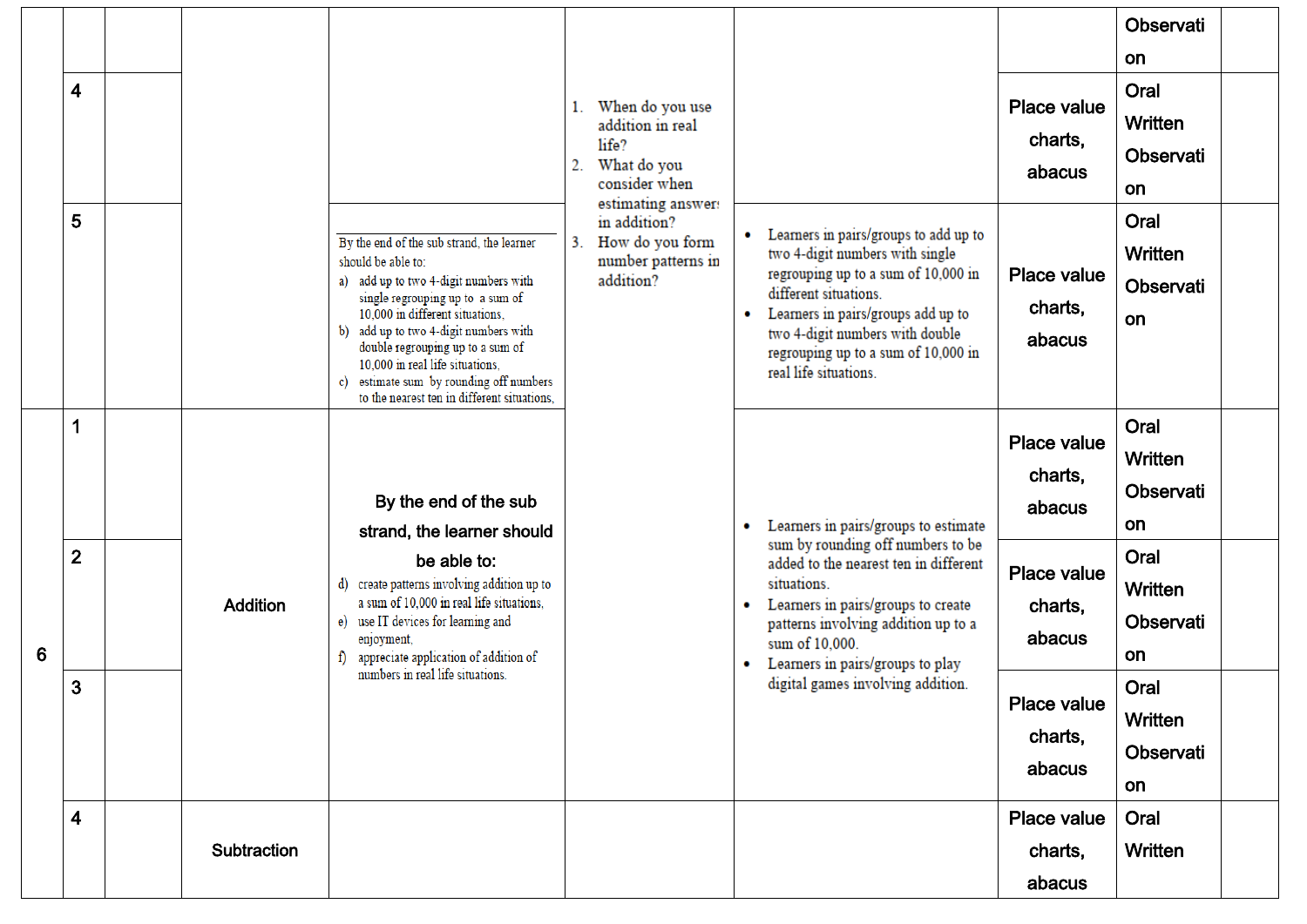| 5            |  |  | By the end of the sub strand, the learner<br>should be able to:<br>• subtract up to 4-digit numbers without<br>regrouping in real life situations,<br>subtract up to 4-digit numbers with<br>regrouping in real life situations,<br>estimate difference by rounding off<br>numbers to the nearest ten in real life<br>situations.          | 1.                                                                                                                                | When do you use<br>subtraction in real                                                                                                               | $\bullet$<br>٠                                                                                 | Learners in pairs/groups to<br>subtract numbers up to 4-digit<br>numbers without regrouping in<br>real life situations.<br>Learners in pairs/groups/<br>individually to subtract up to 4-<br>digit numbers with regrouping in<br>real life situations. | <b>Place value</b><br>charts,<br>abacus   | Observati<br>on<br>Oral<br><b>Written</b><br>Observati<br>on |  |
|--------------|--|--|--------------------------------------------------------------------------------------------------------------------------------------------------------------------------------------------------------------------------------------------------------------------------------------------------------------------------------------------|-----------------------------------------------------------------------------------------------------------------------------------|------------------------------------------------------------------------------------------------------------------------------------------------------|------------------------------------------------------------------------------------------------|--------------------------------------------------------------------------------------------------------------------------------------------------------------------------------------------------------------------------------------------------------|-------------------------------------------|--------------------------------------------------------------|--|
| 1            |  |  | life?<br>2.<br>How do you<br>By the end of the sub strand, the learner<br>estimate the<br>$\bullet$<br>should be able to:<br>difference of given<br>• subtract up to 4-digit numbers without<br>numbers?<br>regrouping in real life situations,<br>3 <sub>1</sub><br>How do you create<br>subtract up to 4-digit numbers with<br>$\bullet$ | patterns involving<br>subtraction?                                                                                                | Learners in pairs/groups to<br>subtract numbers up to 4-digit<br>numbers without regrouping in<br>real life situations.<br>Learners in pairs/groups/ | <b>Place value</b><br>charts,<br>abacus                                                        | Oral<br><b>Written</b><br>Observati<br>on                                                                                                                                                                                                              |                                           |                                                              |  |
| $\mathbf{2}$ |  |  | regrouping in real life situations,<br>estimate difference by rounding off<br>numbers to the nearest ten in real life<br>situations.                                                                                                                                                                                                       |                                                                                                                                   |                                                                                                                                                      | individually to subtract up to 4-<br>digit numbers with regrouping in<br>real life situations. | <b>Place value</b><br>charts,<br>abacus                                                                                                                                                                                                                | Oral<br><b>Written</b><br>Observati<br>on |                                                              |  |
| 3            |  |  | When do you use<br>subtraction in real<br>life?<br>By the end of the sub strand,<br>2.<br>How do you<br>$\bullet$<br>the learner should be able<br>estimate the<br>difference of given<br>to:<br>numbers?<br>create patterns involving subtraction                                                                                         | Learners in pairs/groups to<br>estimate and work out difference<br>by rounding off the numbers to<br>the nearest ten in real life | <b>Place value</b><br>charts,<br>abacus                                                                                                              | Oral<br>Written<br>Observati<br>on                                                             |                                                                                                                                                                                                                                                        |                                           |                                                              |  |
| 4            |  |  | from up to 10,000,<br>use IT devices for learning and<br>enjoyment,<br>appreciate application of subtraction of<br>numbers in real life situations.                                                                                                                                                                                        | $3_{-}$<br>subtraction?                                                                                                           | How do you create<br>patterns involving                                                                                                              | $\bullet$<br>٠                                                                                 | situations.<br>Learners in pairs/groups to create<br>patterns involving subtraction of<br>numbers from up to 10,000.<br>Learners in pairs/groups/<br>individually to play digital games<br>involving subtraction.                                      | <b>Place value</b><br>charts,<br>abacus   | Oral<br>Written<br>Observati<br>on                           |  |
| 5            |  |  | By the end of the sub strand,<br>the learner should be able<br>to:                                                                                                                                                                                                                                                                         |                                                                                                                                   |                                                                                                                                                      |                                                                                                |                                                                                                                                                                                                                                                        | Place value<br>charts,<br>abacus          | Oral<br>Written<br>Observati<br>on                           |  |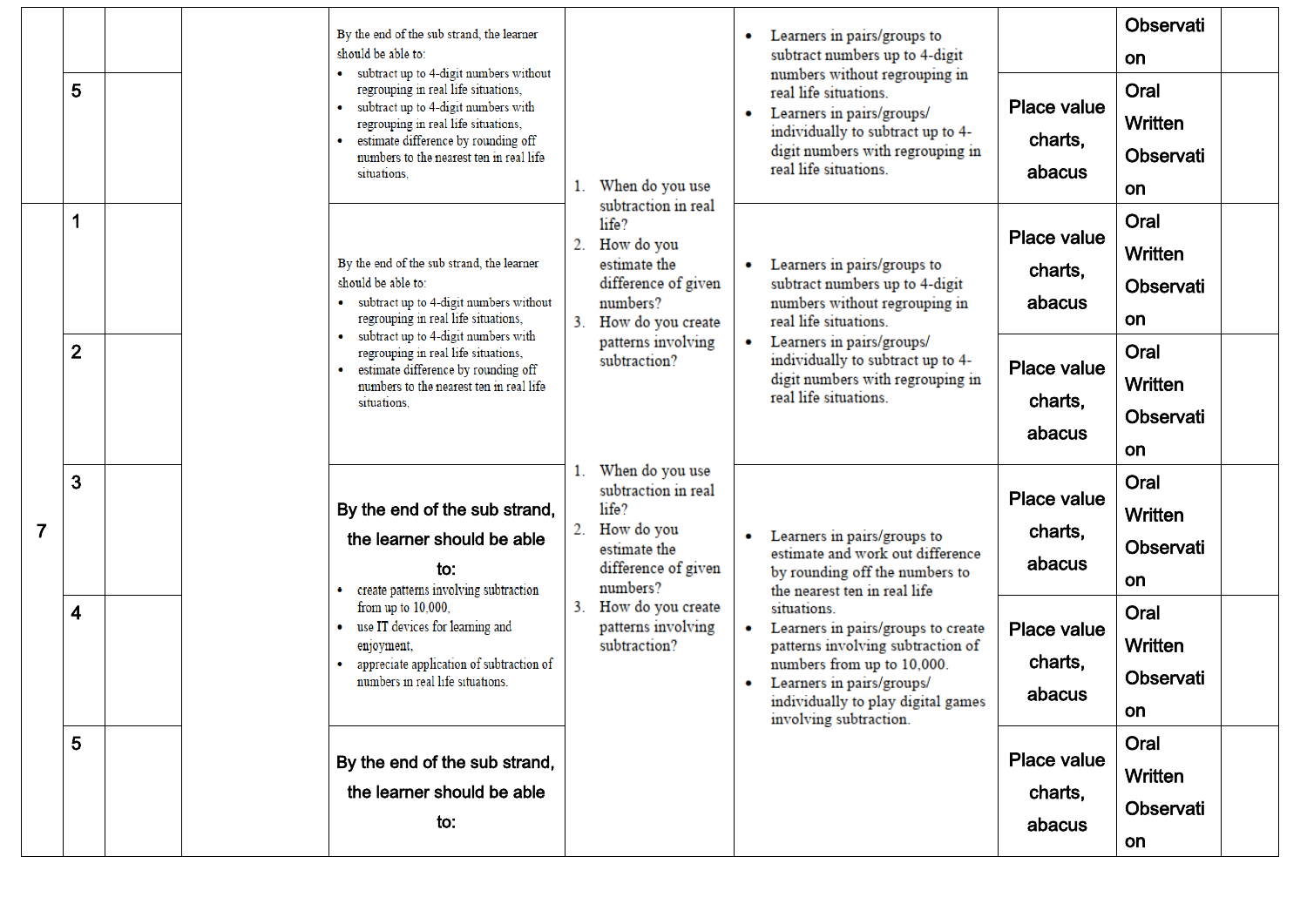|   | 1              | <b>Subtraction</b>    | create patterns involving subtraction<br>from up to $10,000$ ,<br>use IT devices for learning and<br>۰<br>enjoyment,<br>appreciate application of subtraction of<br>numbers in real life situations.                                             |                                                                             | Learners in pairs/groups to<br>estimate and work out difference<br>by rounding off the numbers to<br>the nearest ten in real life<br>situations.<br>Learners in pairs/groups to create<br>patterns involving subtraction of<br>numbers from up to 10,000.<br>Learners in pairs/groups/<br>individually to play digital games<br>involving subtraction. | Place value<br>charts,<br>abacus | Oral<br>Written<br>Observati<br>on |  |
|---|----------------|-----------------------|--------------------------------------------------------------------------------------------------------------------------------------------------------------------------------------------------------------------------------------------------|-----------------------------------------------------------------------------|--------------------------------------------------------------------------------------------------------------------------------------------------------------------------------------------------------------------------------------------------------------------------------------------------------------------------------------------------------|----------------------------------|------------------------------------|--|
|   | $\overline{2}$ |                       | By the end of the sub strand,                                                                                                                                                                                                                    |                                                                             |                                                                                                                                                                                                                                                                                                                                                        |                                  | Oral                               |  |
| 8 | 3              |                       | the learner should be able<br>to:<br>a) multiply up to a 2-digit number by<br>multiples of 10 in different situations.<br>b) multiply up to a 2-digit number by a<br>2-digit number without and with<br>regrouping in real life situations,      |                                                                             | Learners in pairs/groups to<br>multiply up to a 2-digit number<br>by multiples of 10 in different                                                                                                                                                                                                                                                      |                                  | Written<br>Observati<br>on         |  |
|   | 4              |                       | By the end of the sub strand,                                                                                                                                                                                                                    | 2.<br>How do you create<br>patterns involving                               | Leaners in pairs/groups to                                                                                                                                                                                                                                                                                                                             |                                  |                                    |  |
|   | 5<br>1         | <b>Multiplication</b> | the learner should be able<br>to:<br>c) estimate products by rounding off<br>numbers to the nearest ten in real life<br>situations.<br>d) Create patterns involving<br>multiplication with product not<br>exceeding 100 in real life situations, | multiplication?<br>When do you use<br>1.<br>multiplication in<br>real life? | multiply up to a 2-digit numbers<br>by a 2-digit number without and<br>with regrouping in real life<br>situations.<br>Learners pairs/groups/<br>individually to estimate and work<br>out answers by rounding off<br>numbers to the nearest ten with<br>product not exceeding 1,000 in<br>real life situations.                                         | <b>Multiplicatio</b><br>n Tables |                                    |  |
|   | $\overline{2}$ |                       | By the end of the sub strand,                                                                                                                                                                                                                    |                                                                             |                                                                                                                                                                                                                                                                                                                                                        |                                  |                                    |  |
| 9 | 3              |                       | the learner should be able                                                                                                                                                                                                                       |                                                                             | • Learners in pairs/groups to create<br>patterns involving multiplication                                                                                                                                                                                                                                                                              |                                  |                                    |  |
|   | 4              |                       | to:<br>e) use IT devices for learning and<br>enjoyment,<br>f) appreciate application of<br>multiplication of numbers in real life.                                                                                                               |                                                                             | with product not exceeding 100.<br>Learners pairs/groups/<br>individually to play digital games<br>on multiplication.                                                                                                                                                                                                                                  |                                  |                                    |  |
|   | 5              | <b>Division</b>       |                                                                                                                                                                                                                                                  |                                                                             |                                                                                                                                                                                                                                                                                                                                                        |                                  | Oral                               |  |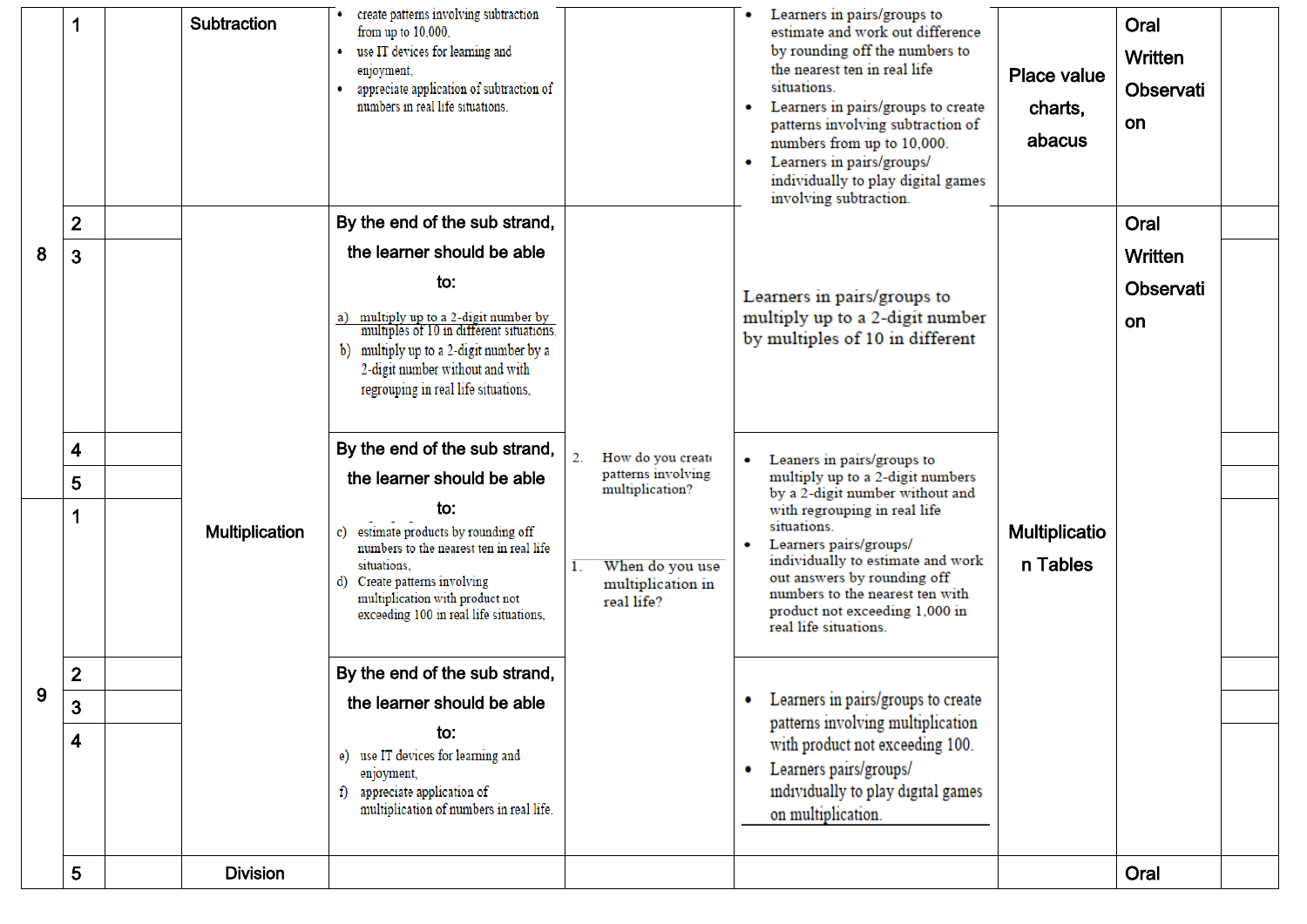| 10 <sub>1</sub> | $\mathbf 1$<br>$\overline{2}$<br>$\overline{3}$<br>4<br>5<br>1<br>$\overline{2}$ |                  | By the end of the sub strand, the<br>learner should be able to:<br>a) divide up to a 2-digit number by a<br>1-digit number without remainder<br>in different situations,<br>divide up to a 2-digit number by a<br>b)<br>1-digit number with remainder in<br>real life situations.<br>By the end of the sub strand,<br>the learner should be able<br>to:<br>c) use relationship between<br>multiplication and division to | $1_{-}$<br>2. | When do you use<br>division in real<br>$l$ ife $2$<br>How can you<br>estimate<br>quotient? | $\bullet$<br>$\bullet$ | Learners in pairs/ groups to divide up<br>to a 2-digit number by 1-digit number<br>without remainder using counters.<br>Learners in pairs/groups to divide a<br>2-digit number by a 1-digit number<br>with remainder using counters.<br>Learners in pairs/groups to divide a<br>2-digit number by a 1- digit number<br>Learners in pairs/groups to divide a<br>2-digit number by a 1-digit number<br>using own strategies.<br>Learners in pairs/groups to use<br>relationship between multiplication | <b>Multiplicatio</b><br>n Tables     | Written<br>Observati<br><b>on</b> |  |
|-----------------|----------------------------------------------------------------------------------|------------------|--------------------------------------------------------------------------------------------------------------------------------------------------------------------------------------------------------------------------------------------------------------------------------------------------------------------------------------------------------------------------------------------------------------------------|---------------|--------------------------------------------------------------------------------------------|------------------------|------------------------------------------------------------------------------------------------------------------------------------------------------------------------------------------------------------------------------------------------------------------------------------------------------------------------------------------------------------------------------------------------------------------------------------------------------------------------------------------------------|--------------------------------------|-----------------------------------|--|
| 11              | 3<br>$\overline{\mathbf{4}}$                                                     |                  | work out problems in real life<br>situations,<br>use IT devices for learning and<br>d)<br>leisure.<br>appreciate application of division<br>e)<br>of numbers in real life situations.<br>By the end of the sub strand, the learner<br>should be able to:<br>a) represent a fraction with<br>denominators not exceeding 12 as                                                                                             |               | 1. When do you use<br>fractions in real                                                    |                        | and division in working out<br>problems.<br>Learners pairs/groups/ individually to<br>play digital games involving division.<br>Learners in pairs/groups to<br>represent fractions as part of a<br>whole and as part of a group using<br>concrete objects.<br>Learners in pairs/groups to discuss                                                                                                                                                                                                    |                                      | Oral<br>Written                   |  |
|                 | 5                                                                                |                  | part of a whole and as part of a group<br>in real life situations.<br>represent and write fractions whose<br>$\mathbf{b}$<br>denominators do not exceed 12 in<br>real life situations.<br>By the end of the sub strand,                                                                                                                                                                                                  | 2.            | $l$ ife $2$<br>How can you<br>represent<br>fractions?                                      | $\bullet$              | the top and bottom numbers in a<br>fraction and share with other<br>groups.<br>Learners in pairs/groups to write<br>fractions represented as part of                                                                                                                                                                                                                                                                                                                                                 | Equivalent<br>fraction<br>board,     | Observati<br>on                   |  |
|                 | $\mathbf 1$                                                                      | <b>Fractions</b> | the learner should be able<br>to:                                                                                                                                                                                                                                                                                                                                                                                        |               |                                                                                            | $\bullet$              | whole or part of a group.<br>Learners in pairs/groups to<br>represent fractions as part of a                                                                                                                                                                                                                                                                                                                                                                                                         | circular and<br>rectangular          |                                   |  |
| 12              | $\mathbf{2}$                                                                     |                  | c) identify the enumerator<br>and the denominator in a<br>fraction in real life situations<br>d) identify different types of fractions in<br>real life.<br>convert improper fractions to mixed<br>e)<br>fractions in different situations.                                                                                                                                                                               | $1_{-}$<br>2. | When do you use<br>fractions in real<br>life?<br>How can you<br>represent<br>fractions?    |                        | whole or part of a group using cut<br>outs, counters or clock face.<br>Learners in pairs/groups/<br>individually to represent proper,<br>improper and mixed fractions as<br>part of a whole or as part of a<br>group using paper cut outs or<br>counters.                                                                                                                                                                                                                                            | cut outs,<br>counters,<br>clock face |                                   |  |